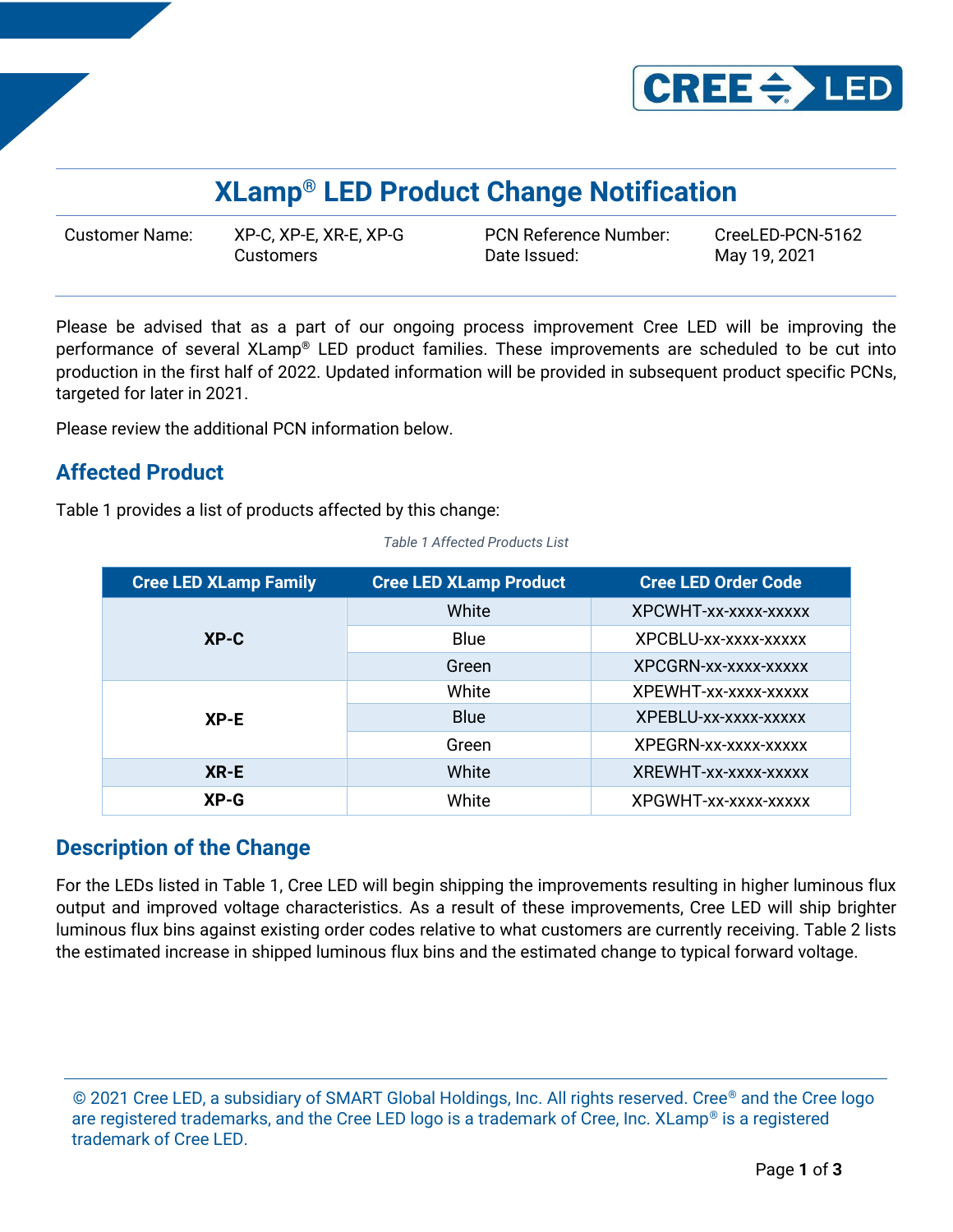

| <b>LED</b>        | <b>Binning Condition</b>       | <b>Estimated Increase in Shipped</b><br><b>Flux Bins</b> | <b>Estimated Typical</b><br><b>Forward Voltage</b><br>(Vf) Decrease |
|-------------------|--------------------------------|----------------------------------------------------------|---------------------------------------------------------------------|
| <b>XP-C White</b> | 350 mA @ T <sub>i</sub> =25 °C | $2 - 4$                                                  | $1.5% - 2.5%$                                                       |
| <b>XP-C Blue</b>  | 350 mA @ T <sub>i</sub> =25 °C | $1 - 2$                                                  | $1.5% - 2.5%$                                                       |
| <b>XP-C Green</b> | 350 mA @ T <sub>i</sub> =25 °C | $4 - 8$                                                  | $6.0\% - 8.0\%$                                                     |
| <b>XP-E White</b> | 350 mA @ T <sub>i</sub> =25 °C | $2 - 4$                                                  | $1.5% - 2.5%$                                                       |
| <b>XP-E Blue</b>  | 350 mA @ T <sub>i</sub> =25 °C | $1 - 2$                                                  | $1.5% - 2.5%$                                                       |
| <b>XP-E Green</b> | 350 mA @ T <sub>i</sub> =25 °C | $4 - 8$                                                  | $6.0\% - 8.0\%$                                                     |
| <b>XR-E White</b> | 350 mA @ T <sub>i</sub> =25 °C | $2 - 4$                                                  | $1.5% - 2.5%$                                                       |
| <b>XP-G White</b> | 350 mA @ T <sub>i</sub> =25 °C | $2 - 4$                                                  | $1.5% - 2.5%$                                                       |

*Table 2 LED Product Characteristics; Current Values & Estimated New Values*

Final datasheet characteristics and improved Forward Voltage vs. Current curves will be provided in subsequent product-specific PCNs. The estimated improvements listed in Table 2 should be used for reference only and not as a specification for performance.

Customers do not need to change order codes to take advantage of these improvements.

### **Reason for the Change**

This change is being made as part of our ongoing process of performance improvement and to increase the longevity of these product families.

### **Change Impact on Form, Fit, Function, or Reliability**

Subsequent product-specific PCNs will be issued for each product in Table 1 to clarify final changes and may include additional changes beyond those listed above.

### **Key Dates**

Table 3 provides an estimated date for subsequent PCNs for the LED products affected by this change. Subsequent PCNs will include additional Key Dates.

© 2021 Cree LED, a subsidiary of SMART Global Holdings, Inc. All rights reserved. Cree® and the Cree logo are registered trademarks, and the Cree LED logo is a trademark of Cree, Inc. XLamp<sup>®</sup> is a registered trademark of Cree LED.